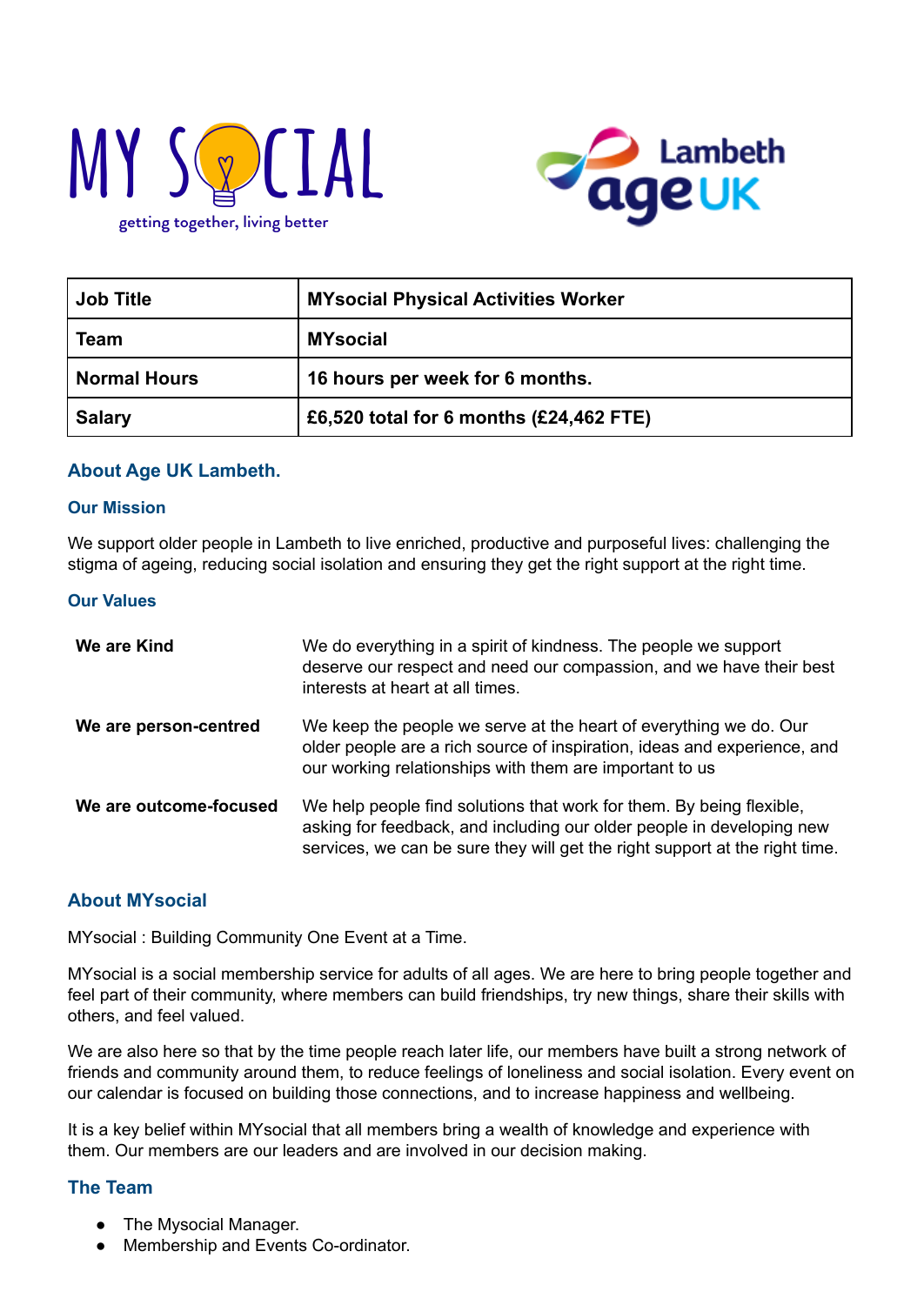- Digital Events Co-ordinator.
- MYsocial weekend events worker.
- Physical Activities Worker (this role)

### **About You**

This role would suit a person with a background in sports keen to use their experience to enhance the wellbeing and physical activity of older adults in Lambeth.

It's very important that you need to love people! And love a good natter. It's a great job for those that want to make a difference to people's lives and encourage friendships among our members. And to see each member as an individual that has something to give to our MYsocial community.

You need to be a 'glass half full' kind of person, be able to keep calm under pressure, with a positive outlook and lots of energy. MYsocial is at a really exciting stage of growth right now and we will welcome the energy you bring to our team.

You need to love seeing people love meeting up, learning new things or trying new things to do. You will have some experience of planning and putting on fitness focused events.

### **Your Main Role**

- 1. To support the MYsocial manager in the development of the Physical Events programme for **MYsocial**
- 2. To facilitate and host an exciting physical events programme on the MYsocial calendar.
- 3. To actively promote the importance of keeping active in later life.
- 4. To ensure that members feel valued and listened to.
- 5. To ensure that members have a positive experience of MYsocial membership
- 6. To feedback event suggestions from members.

Main responsibilities: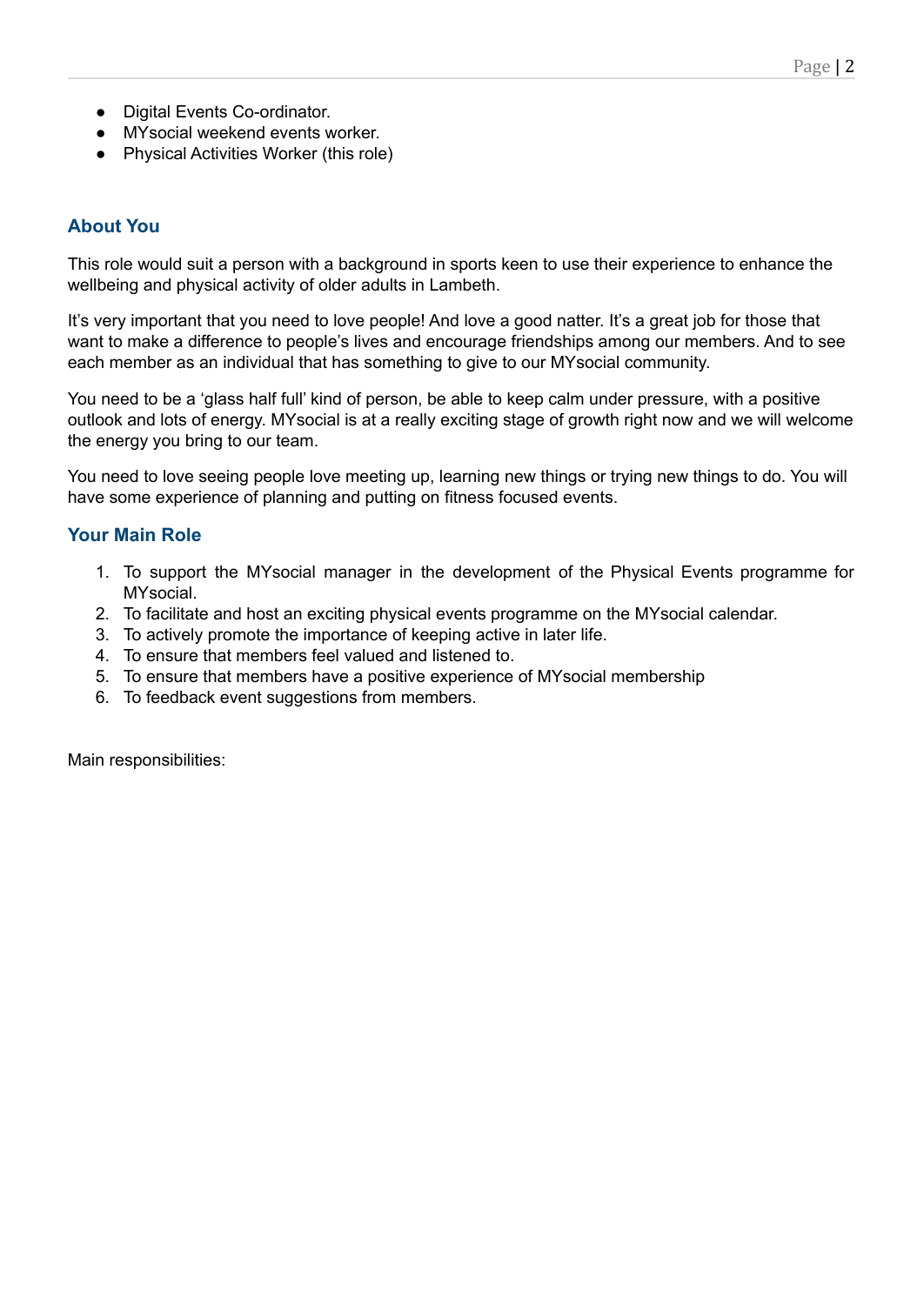- 1. Plan and host a variety of physical activities/fitness events for MYsocial members.
- 2. Undertake training in First Aid if not already a first -aider.
- 3. Ensure physical activities are spread borough-wide covering all 3 neighbourhoods.
- 4. Liaise with partner orgs to provide events. For example, The Black Prince Trust.
- 5. Attend a team meeting every Wednesday morning to feedback and feel part of the team.
- 6. Ensure all participants for each event have completed a health questionnaire identifying any risks.
- 7. Encourage members to host their own events and provide support for these events.
- 8. Liaise with local sport groups to arrange taster sessions for our members.
- 9. To work with the Digital Coordinator with planning physical activity events on the calendar.
- 10. Process payments for events online and in person and keep all records up to date.
- 11. To send out invites to specific events as agreed with the Membership and Events Co-ordinator..
- 12. Where necessary, direct members towards other services within Age UK Lambeth.
- 13. Be active in helping to secure Member deals
- 14. Represent MYsocial at community fairs, encouraging member involvement to promote MYsocial.
- 15. To be available to work occasional evenings and weekends with advance notice.

## **In the first 6 months, you'll**

- Get to know the systems we use, Churchsuite, G-Suite, Basecamp etc.
- Gain experience as an physical event host and planner.
- Listen to event feedback from members and adjust the programme accordingly
- Get to know our members
- Enjoy being part of an energetic and fast paced environment.
- Have fun...honest!

## **Learning & Development**

You are expected to complete induction training relevant to your role including essential training covering: safeguarding, health & safety, and information governance. You are also expected to reflect on your own practice, identify areas for improvement and contribute to your annual personal development plan.

## **Other**

This job description does not provide an exhaustive list of tasks and activities but gives an indication of the scope of the role and main areas of work.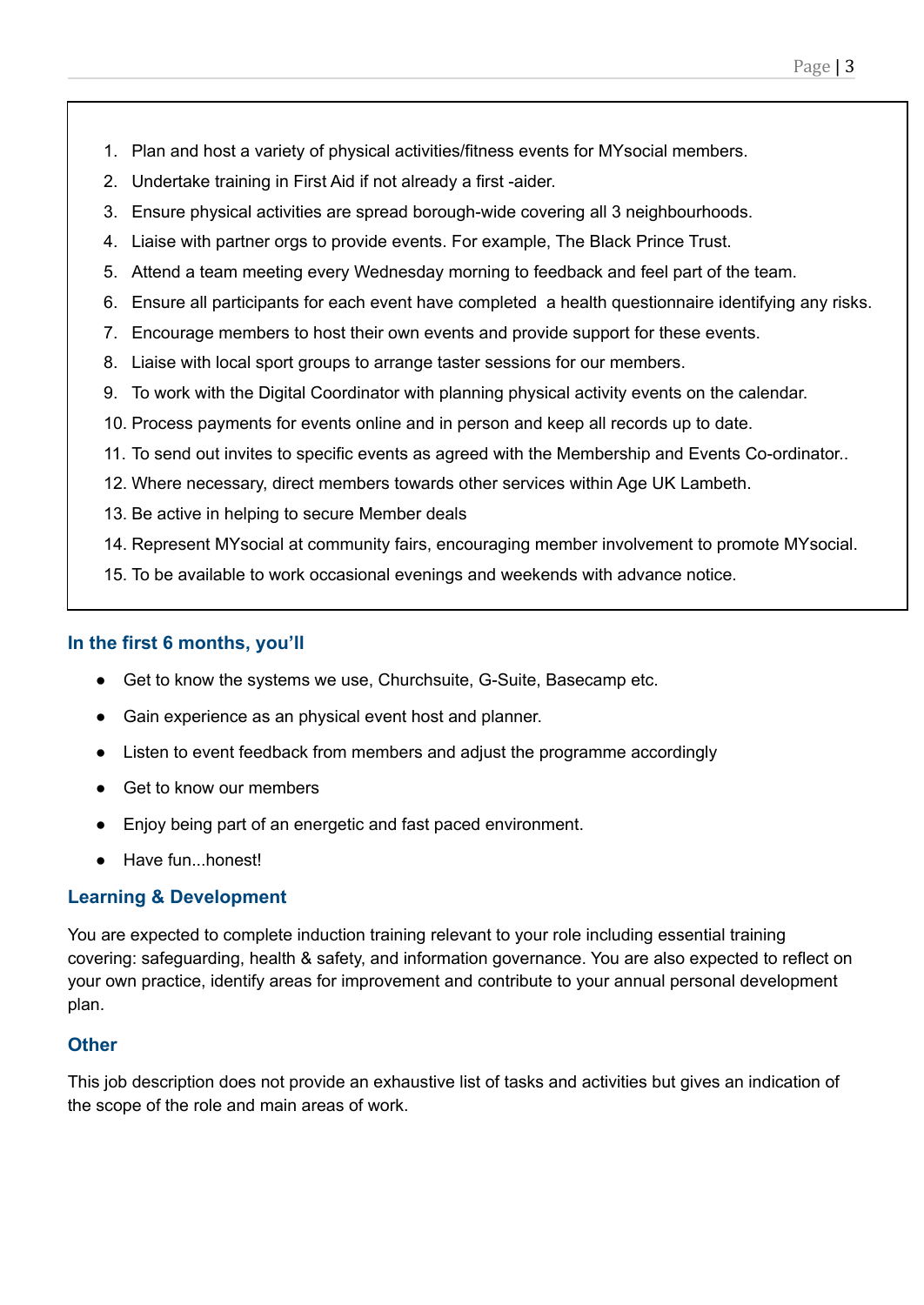## **Job Criteria**

| <b>Criteria</b>                                                                                                                                                                                  | <b>Application</b> | <b>Interview</b> |
|--------------------------------------------------------------------------------------------------------------------------------------------------------------------------------------------------|--------------------|------------------|
| <b>Values-based</b>                                                                                                                                                                              |                    |                  |
| Treats people with kindness, compassion and dignity<br>1.                                                                                                                                        |                    |                  |
| Works together with others to find solutions<br>2.                                                                                                                                               |                    |                  |
| 3. Puts the members needs first                                                                                                                                                                  | ✓                  |                  |
| <b>Skills &amp; Knowledge</b>                                                                                                                                                                    |                    |                  |
| 4. Have experience in facilitating sport and fitness events.                                                                                                                                     | ✓                  |                  |
| Has had training in facilitating sports and fitness events.<br>5.                                                                                                                                |                    |                  |
| 6. Excellent interpersonal skills that enable you to connect<br>with people in an engaging and motivating way                                                                                    | J                  |                  |
| 7. An understanding of the impact of social isolation and<br>loneliness of citizens, especially older people                                                                                     |                    |                  |
| 8. Knowledge of the diverse health and social care needs<br>of older people and those with disabilities                                                                                          |                    |                  |
| Competent in using information technology including<br>9.<br>various software applications, such as Churchsuite and<br>Google applications - training will be provided on<br>unfamiliar systems. |                    |                  |
| 10. Able to work flexibly including attending a monthly team<br>meeting on a weekday.                                                                                                            |                    |                  |

## **What you'll benefit from**

- Brixton based close to good transport and vibrant town centre
- Generous pension provision 7% employer contribution
- 26 days holiday a year rising to 31 days after 5 years (pro rata)
- A great staff team

## **How to apply**

To apply please email the following to dolores@ageuklambeth.org

**No CV's please. Please send a letter of application answering the following 4 questions (in no more than 250 words per question).**

- **1. Why do you want to join us at MYsocial? And why now?**
- **2. Tell us why you think it's important for a service such as MYsocial to exist.**
- **3. Tell us what skills and experience you could bring to MYsocial.**
- **4. How would you ensure we provide events to reflect the diversity of our members and Lambeth?**